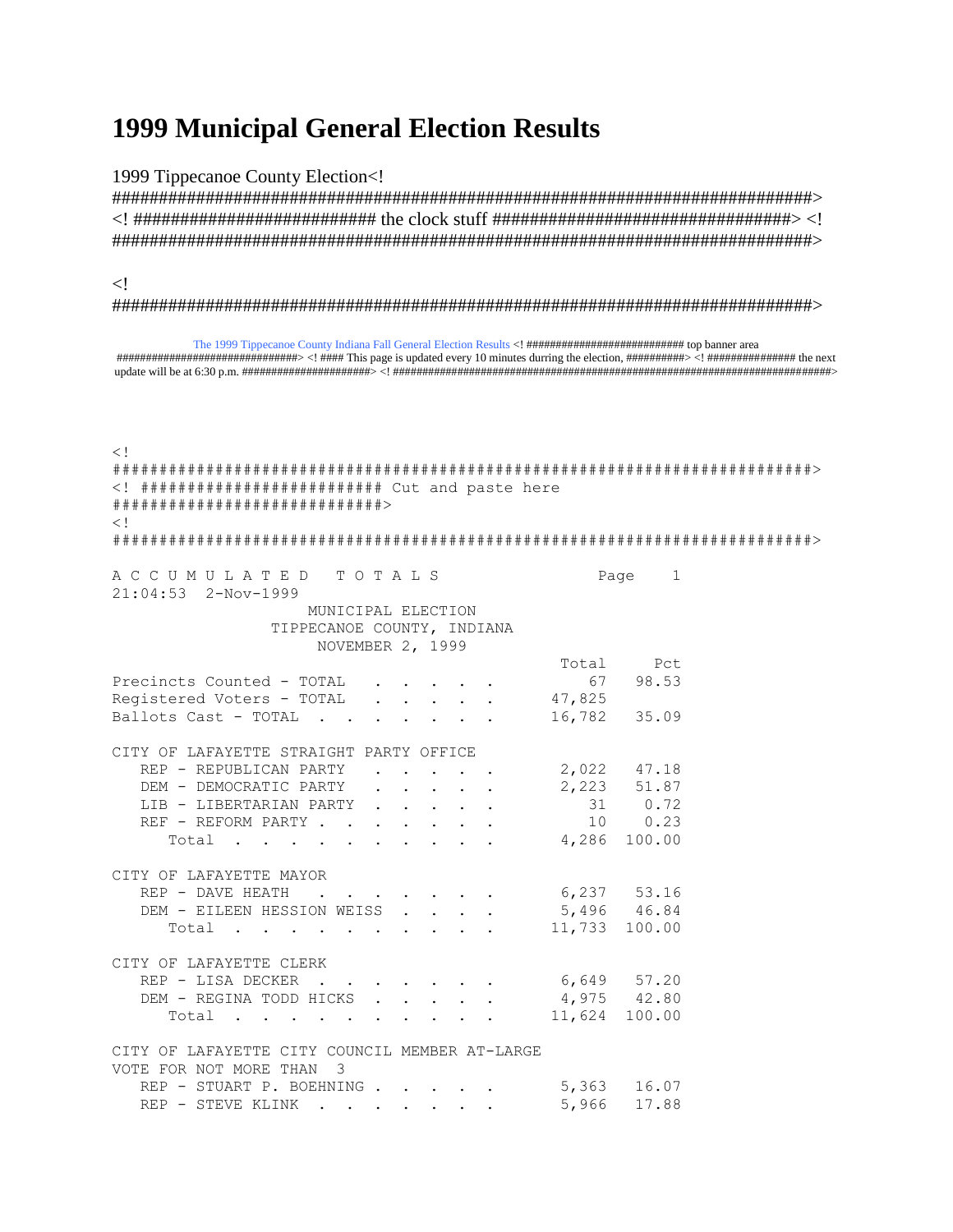| REP - LINDA PHILLIPS 5,358 16.06                                                                                         |              |              |
|--------------------------------------------------------------------------------------------------------------------------|--------------|--------------|
| DEM - NORA W. JARMON 4,696 14.08                                                                                         |              |              |
| DEM - STEVEN P. MEYER 6,129 18.37                                                                                        |              |              |
| DEM - KENNETH A. SCHUETTE, JR. 4,825 14.46                                                                               |              |              |
| LIB - KRIS ELIZABETH AMES 1,027 3.08                                                                                     |              |              |
| Total 33,364 100.00                                                                                                      |              |              |
|                                                                                                                          |              |              |
| CITY OF LAFAYETTE CITY COUNCIL MEMBER DISTRICT ONE                                                                       |              |              |
| REP - DENNIS D. PROBASCO. 1,871 100.00                                                                                   |              |              |
| DEM - MARK A. CORBIN (WRITE IN) 178                                                                                      |              |              |
| Total<br>the contract of the contract of the contract of the contract of the contract of the contract of the contract of | 1,871 100.00 |              |
|                                                                                                                          |              |              |
| CITY OF LAFAYETTE CITY COUNCIL MEMBER DISTRICT TWO                                                                       |              |              |
| $\cdot$ 710 39.20<br>REP - KATHY SHEDD                                                                                   |              |              |
| DEM - RONALD B. CAMPBELL 1,101 60.80                                                                                     |              |              |
| Total , , , , , , , , , , ,                                                                                              | 1,811 100.00 |              |
|                                                                                                                          |              |              |
| CITY OF LAFAYETTE CITY COUNCIL MEMBER DISTRICT THREE                                                                     |              |              |
| REP - JAN E. PAYNE 417 43.39                                                                                             |              |              |
| DEM - PERRY E. BROWN 454 47.24                                                                                           |              |              |
| LIB - MICKEY G. BENNETT 27 2.81                                                                                          |              |              |
| REF - PEGGY A. CLEARY 63 6.56                                                                                            |              |              |
| Total 961 100.00                                                                                                         |              |              |
|                                                                                                                          |              |              |
| CITY OF LAFAYETTE CITY COUNCIL MEMBER DISTRICT FOUR                                                                      |              |              |
| REP - JACK D. RHODA 1,122 61.89                                                                                          |              |              |
| DEM - TIMOTHY D. CHEESMAN 691 38.11                                                                                      |              |              |
| Total $\cdot$                                                                                                            |              | 1,813 100.00 |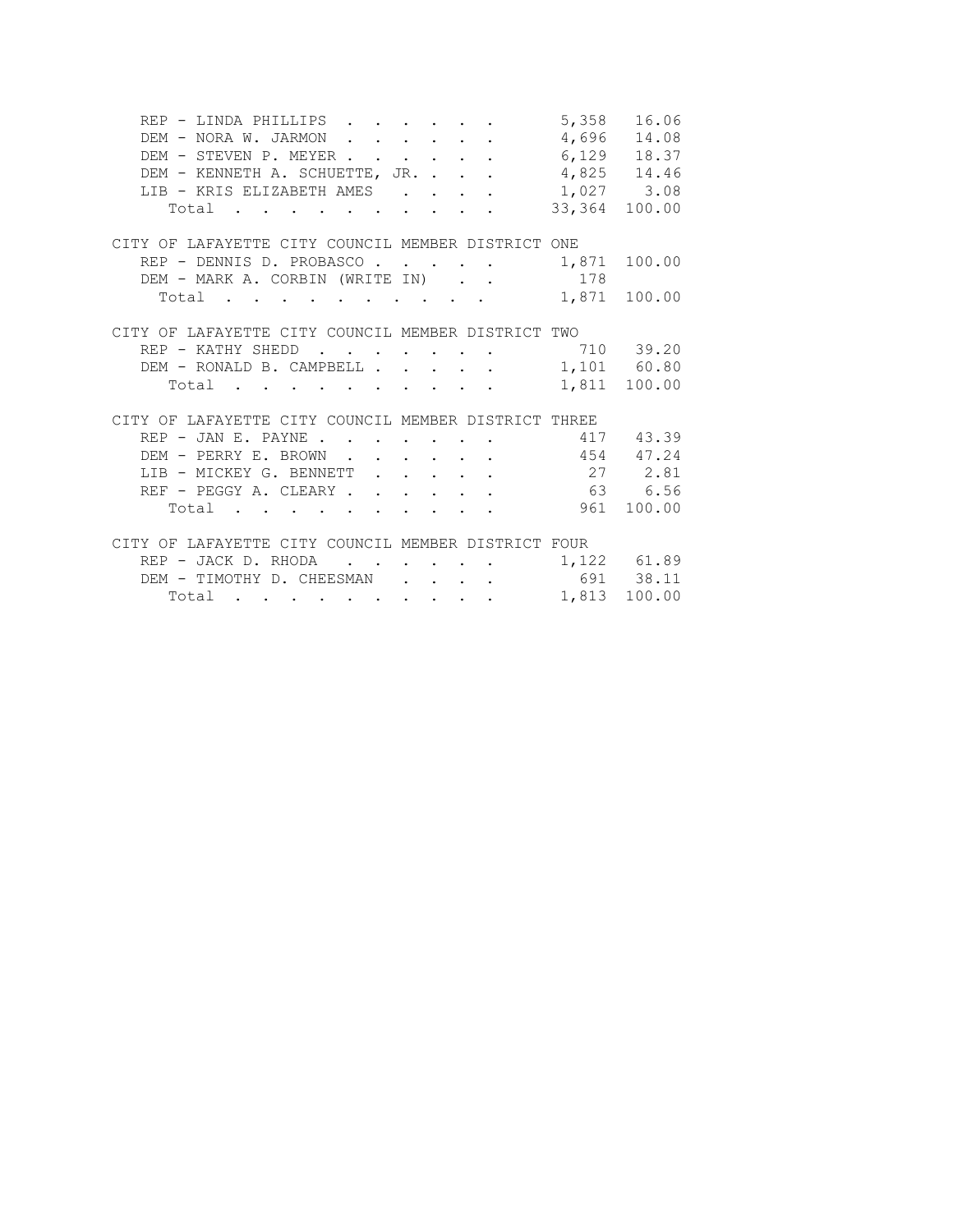A C C U M U L A T E D T O T A L S Page 2 21:04:53 2-Nov-1999 MUNICIPAL ELECTION TIPPECANOE COUNTY, INDIANA NOVEMBER 2, 1999 Total Pct CITY OF LAFAYETTE CITY COUNCIL MEMBER DISTRICT FIVE REP - NORBERT A. FISHER . . . . . 1,036 52.64 DEM - JEAN ANNESSI. . . . . . . 932 47.36 Total . . . . . . . . . 1,968 100.00 CITY OF LAFAYETTE CITY COUNCIL MEMBER DISTRICT SIX REP - MICHAEL D. SMITH . . . . . 677 30.79 DEM - TONY M. ROSWARSKI . . . . . 1,522 69.21 Total . . . . . . . . . 2,199 100.00 CITY OF WEST LAFAYETTE STRAIGHT PARTY OFFICE REP - REPUBLICAN PARTY<br>
DEM - DEMOCRATIC PARTY<br>
. . . . . . 693 51.18 DEM - DEMOCRATIC PARTY . . . . . Total . . . . . . . . . 1,354 100.00 CITY OF WEST LAFAYETTE MAYOR REP - NOLA J. GENTRY . . . . . . 1,990 43.42 DEM - SONYA L. MARGERUM . . . . . 2,593 56.58 Total . . . . . . . . . . 4,583 100.00 CITY OF WEST LAFAYETTE CLERK-TREASURER REP - JUDY RHODES . . . . . . . 2,951 100.00 Total . . . . . . . . . 2,951 100.00 CITY OF WEST LAFAYETTE JUDGE OF THE CITY COURT REP - MICHAEL A. MORRISSEY . . . . 3,145 100.00 Total . . . . . . . . . . 3,145 100.00 CITY OF WEST LAFAYETTE CITY COUNCIL MEMBER AT-LARGE VOTE FOR NOT MORE THAN 2 REP - BARBARA B. SPARBY . . . . . 2,213 29.89 DEM - ARNI COHEN . . . . . . . 3,021 40.81 DEM - CARL D. GRIFFIN . . . . . 2,169 29.30 Total . . . . . . . . . 7,403 100.00 CITY OF WEST LAFAYETTE CITY COUNCIL MEMBER DISTRICT ONE REP - THOMAS STEFAN ZIMMERMANN, JR. . 31 41.89 DEM - BRAD C. WINDLER . . . . . . 43 58.11 Total . . . . . . . . . . 74 100.00 CITY OF WEST LAFAYETTE CITY COUNCIL MEMBER DISTRICT TWO REP - CASEY M. CRISWELL . . . . . 155 34.83 DEM - JAN H. MILLS . . . . . . . . 290 65.17 Total . . . . . . . . . . 445 100.00 CITY OF WEST LAFAYETTE CITY COUNCIL MEMBER DISTRICT THREE REP - SCOTT ALLEN MONTGOMERY . . . . 215 37.13<br>
DEM - PATTI O'CALLAGHAN . . . . . 364 62.87 DEM - PATTI O'CALLAGHAN . . . . .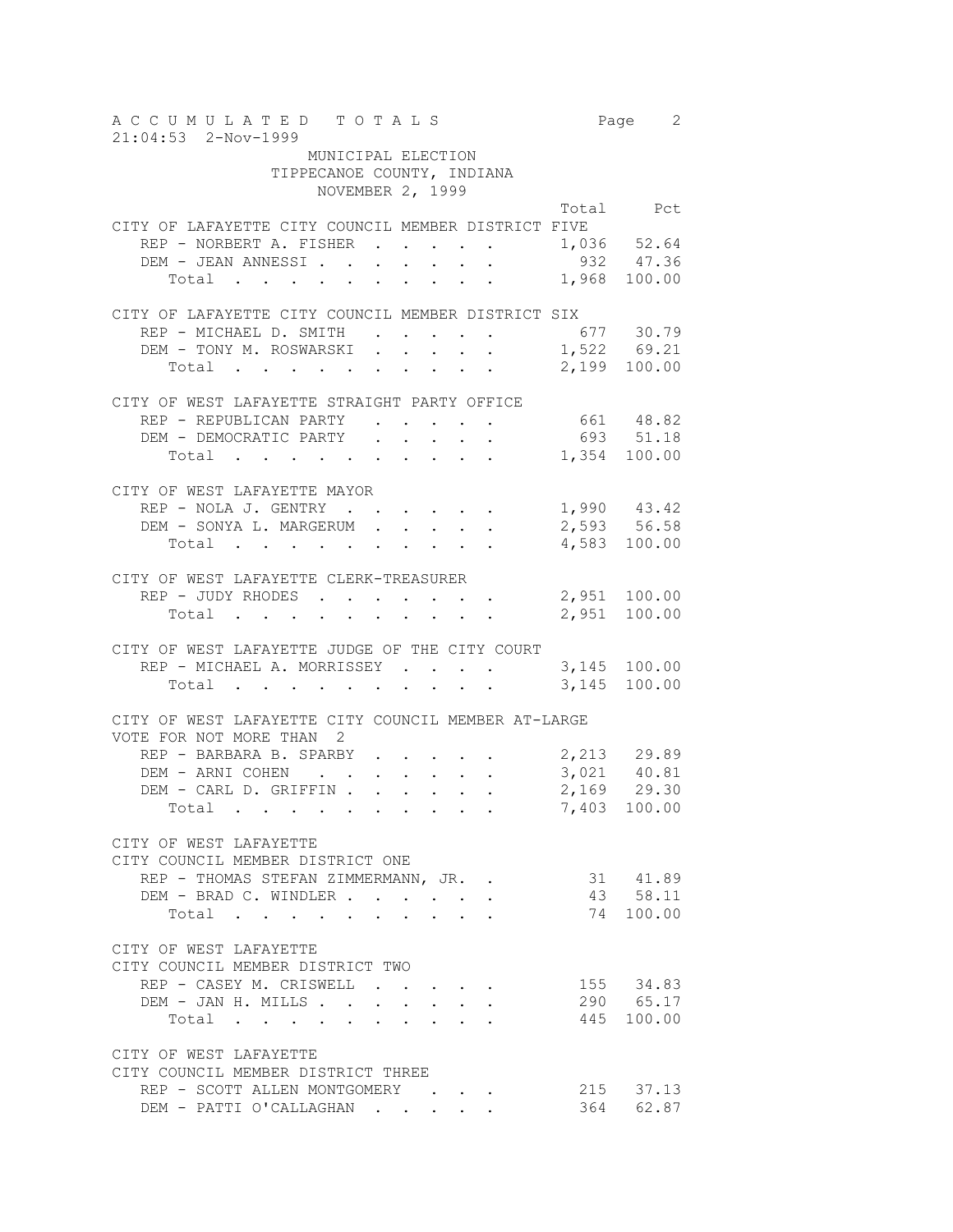Total . . . . . . . . . . 579 100.00